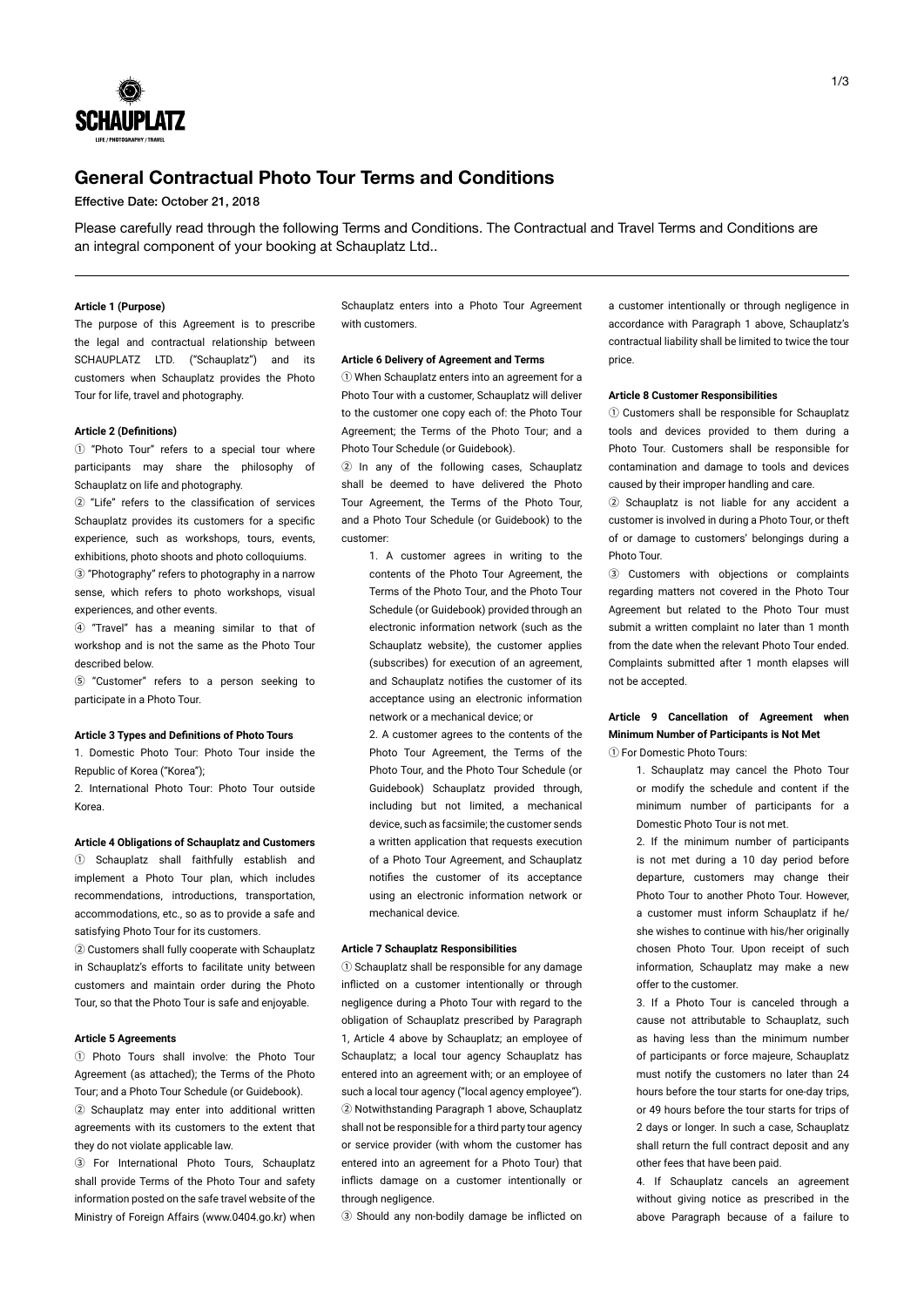

have the minimum number of participants, Schauplatz shall reimburse customers the contract deposit it received, as well as an amount equal to 100% of the contract deposit.

② For International Photo Tours:

1. Schauplatz may cancel a Photo Tour or modify its schedule and content if there are fewer than the minimum number of participants for the International Photo Tour. 2. When there are fewer than the minimum number of participants during a 30 day period before departure, customers may change their Photo Tour to another Photo Tour. However, a customer must inform Schauplatz if he/she wishes to continue with his/her originally chosen International Photo Tour Upon receipt of such information, Schauplatz may make a new offer to the customer.

3. If there are fewer than the minimum number of participants for a particular International Photo Tour, Schauplatz must notify the customers of cancellation no later than 7 days before departure for the Photo Tour. In such case, Schauplatz shall return the full contract deposit and any fees that have been paid.

4. If Schauplatz cancels an agreement without giving notice as prescribed in the above Paragraph because of failure to have the minimum number of participants, Schauplatz shall pay customers the contract deposit it received, as well as the following, as applicable:

- A. when customers are notified no later than 1 day before departure on the International Photo Tour: 30% of the Photo Tour fee; or
- B. when customers are notified on the day of departure on the International Photo Tour: 50% of the Photo Tour fee.

## **Article 10 Refusal to Execute Agreement**

In any of the following cases, Schauplatz may refuse to execute any agreement with a customer:

> 1. when it is acknowledged that the customer has caused trouble for other customers or has interrupted the successful implementation of a Photo Tour;

> 2. when it is acknowledged that the customer cannot continue with the Photo Tour because of illness or other causes; or

> 3. when the Photo Tour desired by the customer has the maximum number of participants (to assure customer experience, satisfaction and enjoyment).

# **Article 11 Fees**

① Photo Tour-related fees in the Photo Tour

Agreement include the following:

- 1. Transportation fare (for normal travel by
	- airplane, ship, train and/or others)
- 2. Transportation fare (in between airports, train stations, ports and/or hotels)
- 3. Accommodation and meals
- 4. Tour guide fee
- 5. All taxes required during the Photo Tour
- 6. Fees for domestic airports and ports
- 7. Entrance fees to tour destinations included in the schedule
- 8. Contribution to the Tourism Promotion and Development Fund
- 9. Other expenses arising from individual agreements.

② The customer must pay Schauplatz the contract deposit (10% of the Photo Tour fee) at the time the agreement is executed, which shall be deemed as the whole or a partial amount of the Photo Tour fee or compensation for damage.

③ When a customer receives a booking confirmation from Schauplatz after execution of the agreement, he/she must pay the Photo Tour fee in full no later than 5 days from receipt of the booking confirmation. The participants added to the participant list for a Photo Tour will be counted in the order Schauplatz receives the full payment of the Photo Tour fee.

④ If a customer fails to pay the full Photo Tour fee within 6 days from receipt of the booking confirmation, Schauplatz may cancel the applicable agreement. In this case, Schauplatz shall not return the contract deposit in Paragraph 2.

⑤ Customers shall pay the Photo Tour fee by bank transfer.

⑥ If any insurance premium for the customer is included in the Photo Tour fee, Schauplatz shall give the customer the name of the insurer and a description of coverage, etc.

## **Article 12 Conditions that Warrant Modification of the Photo Tour Terms & Settlement of Fees**

① The terms of the Photo Tour under Articles 1 through 11 may be modified in any of the following cases:

1. When the customer and Schauplatz agree that it is inevitable to do so because of local circumstances or upon request of the customer, to assure customer safety and protection;

2. When the purpose of the Photo Tour cannot be achieved due to an act of God, war, government decree, or a strike or shutdown of the transportation or accommodation provider;

3. When the minimum number of participants planned by Schauplatz cannot be met;

4. When a local event occurs outside of Schauplatz's control (such as absence of the local Photo Tour guide, fee changes by the local transportation provider [including fuel charges and safety-related taxes], a new tax is introduced or an existing tax is increased, the foreign exchange rate changes beyond a certain threshold, a value added tax is increased, etc.);

5. For International Photo Tours, if the fees to be paid to the transportation and/ or accommodation provider increase or decrease by 5% or more from the time when the agreement was executed, or the foreign exchange rate of the Photo Tour fee increases or decreases by 2% or more from the time when the agreement was executed, customers may be required to pay, or be reimbursed, the difference.

② If the terms of the Photo Tour (such as destination, date(s), content, etc.) are changed as prescribed by Paragraph 1 above, Schauplatz may notify its customers no later than 15 days before the date of departure and offer an alternative, such as a full refund or renewed reservation.

③ If the Photo Tour fee increases by 15% or more as prescribed by Paragraph 1 above, Schauplatz must notify its customers no later than 15 days before the date of departure, and customers may withdraw their agreement within 5 days from the date of notification. If a customer does not withdraw his/ her agreement during this period, he/she shall be deemed to have accepted the increased fee and any objections to the changed fee will not be accepted thereafter.

④ Provided that the Photo Tour fee under Paragraph 1, Article 11 above is increased or decreased due to the modified terms of Photo Tour prescribed by Paragraph 1 above, Schauplatz shall settle (refund) the portion of increase or decrease that occurred before the departure 15 days before departure and the portion of increase or decrease that occurred during a Photo Tour no later than 10 days from the end of the Photo Tour, respectively.

⑤ If grounds for compensation occur not because of Paragraph 1 above, but because of modification of the terms of the Photo Tour or cancellation or termination of the agreement as prescribed by Article 13 or 14 below, Schauplatz shall settle (refund) the portion of damage compensation that occurred before the departure 15 days before departure and the portion of damage compensation that occurred during a Photo Tour no later than 10 days from the end of the Photo Tour, respectively.

⑥ A customer who does not receive the services included in the Photo Tour fee (such as accommodation, meals, tour, etc.) because of a cause attributable to him/herself after departure may not claim a refund of the applicable portion of fee.